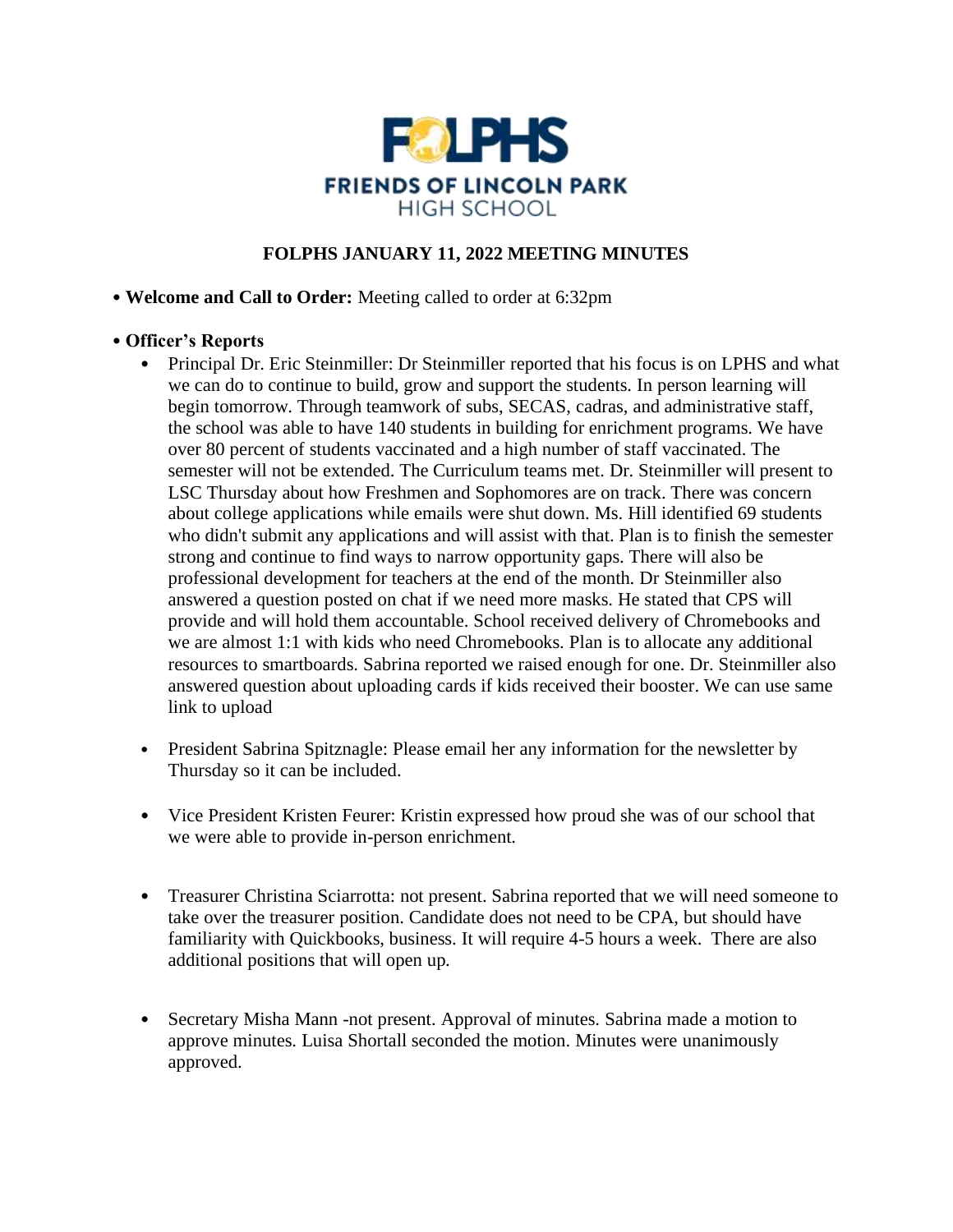## • **Committee / Director Reports**

- Communications Sara Shacter (Voting Member)- not present.
- Community Fundraising Jodi Torzewski (Voting Member). Jody reported that Lou Malnati's fundraiser is next week Tuesday 1/18/22. Also, LP Parent owned Oasis Facial Bar will contribute 15 percent of products and services every Saturday in February if LPHS is mentioned. Jody is also working on a fundraiser with Cilantro Taco Grill on Orleans Street.
- Diversity, Equity, & Inclusion Committee Venecia Sanchez & Julie Molina (Voting Members) Venecia reported that the cookbook is still in the works and they have already obtained several recipes. However, it's been decided that the deadline of Mother's Day might not be a realistic goal. We have log on information where everyone can submit recipes, but Julie and Venecia still need to meet to discuss formatting, which is the more time-consuming part of the project. Julie and Venecia will meet prior to next school year to complete that area so that once school starts we can hit the ground running and have the community start submitting recipes. We need help from FOLPHS to promote cookbook. Leigh suggested having an electronic copy available. Ms. Tookey suggested sending out a sample recipe at the end of the year to get people excited about cookbook.
- IB Liaison Venecia Sanchez (Voting Member). No report from Venecia. Ms. Tookey reported that the IB students are managing well and that we are getting additional contacts in the community for community related programs. She reflected on the changes we have been through in the last 3 years and she hopes that students will be able to sit for IB exams this year.
- Spirit Wear Luisa Shortall (Voting Member) Luisa reported that there was \$813 in sales in November and \$1500 sales for December 16, 17. Based on suggestions to make beanies, there were 2 made. The 1st which is navy in color with a discrete logo sold for \$17. The 2nd striped version is ready to go on sale at the end of January. Plan is to sell January and February in school cafeteria again and volunteers are needed. Looking forward, someone will also need to take over Spirit Wear chair position next year.
- Social Media Debra Sitar- not present. Sabrina reported we can continue to send Debra pictures to post on social media.
- Fall Fundraiser / Wish List Sabrina Spitznagle & Misha Mann (Voting Members). Misha not present. Sabrina reported that thanks to everyone's support, we raised almost \$40,000 and we were able to fund a number items:
	- o Caps & Gowns for 50 seniors in need & Buses for College Visits
	- o Supplies for the Visual Arts Lab
	- o 2 Wheelchair Accessible Desks
	- o Brain Models
	- o Document Cameras for the Social Sciences Classrooms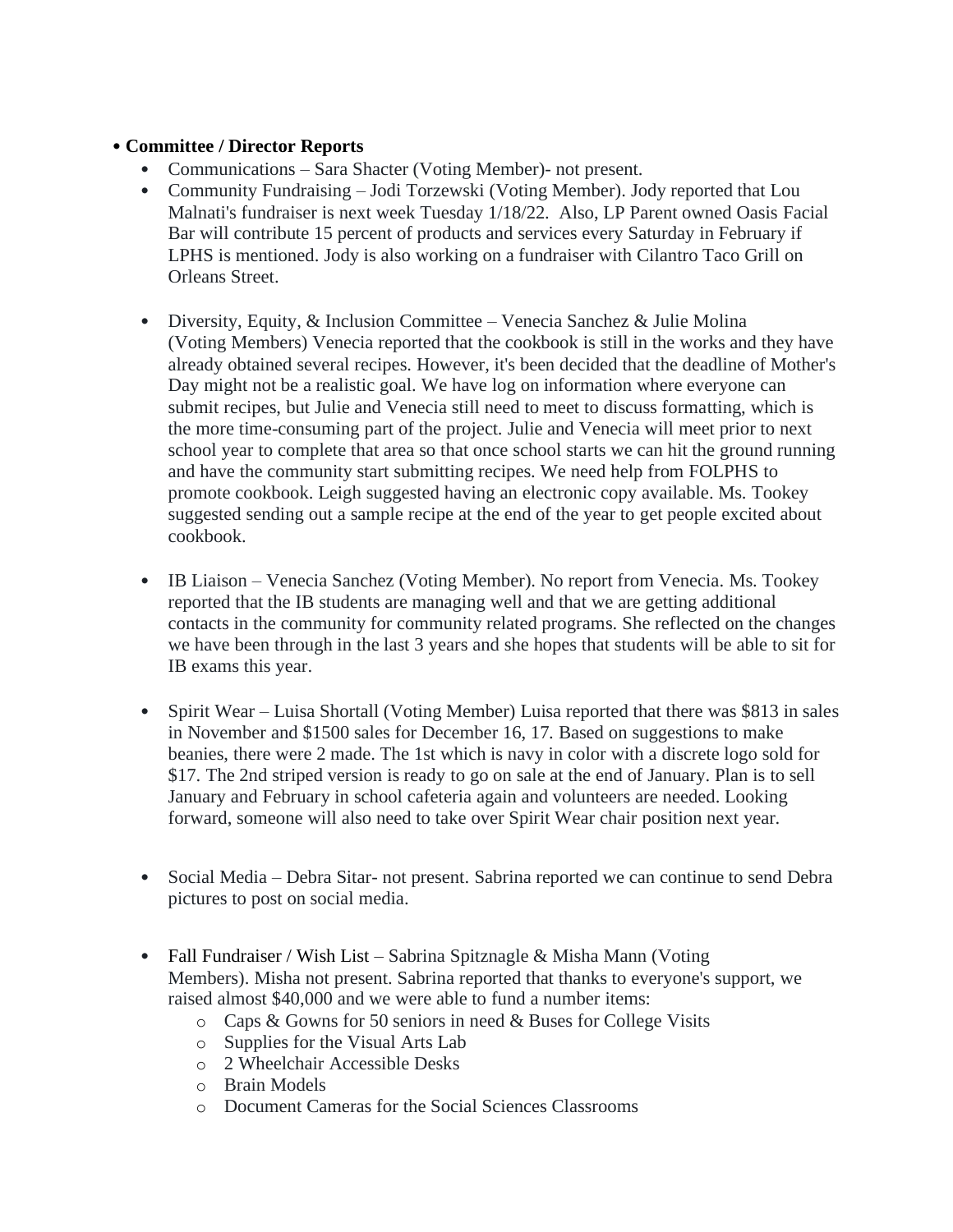- o Classroom Novel Collections
- o Clipboards & Easel Paper Pads
- o Classroom Supplies for the Physics, Forensic Science, Biology and Anatomy Classes
- o A new HP copier/printer/scanner for the Diverse Learner Department
- o One SMART Board . Goal to get more families involved in donations. There were additional fundraisers going on from Booster club at time. Asking for recurring smaller donations is also option and also fundraisers that families names can be posted on walls, programs or items might be an incentive.
- Spring Parent Party Suzanne Rovner & Kristen Feurer (Voting Members) Suzanne reported that DJ is booked and she will be meeting with new contact at Galleria Marchetti to discuss the menu and schedule of events. She will also reach out to Mr. Cooper about performance. Kristin reported supplies will be delivered by end of January. She asked that board members try to find 3-4 items for the online auction. We will use QTego platform for tickets and registration.
- Marketing Rebecca Eden (Voting Member) and Christy Bauhs. Christy not present. Rebecca exited meeting early. We will also need new graphic designer for next year as well.
- LSC Liaison Sabrina Spitznagle & Rebecca Eden (Voting Members) Prior to exiting meeting Rebecca reported she will put minutes on website.
- Teacher Appreciation Committee Sabrina Spitznagle & Kristen Feurer (Voting Members) Sabrina reported there was a successful end of the year event. Also, there will be something planned in February for Valentine's Day.
- Personalized Marquee Message Sabrina Spitznagle (Voting Member) This is ongoing. This will be included on Sunday's newsletter.
- Open House Committee Beth O'Connor and Michele Berman. No new Open House news. Michelle stated a recipe book would be great to include at next Open House.

• **New Business** Yesenia Perez reported that Drama Program needs help purchasing headset microphones for performances. Musical performance is scheduled for March. Kristin asked that the please send email with request and cost information and submit.

• **Old Business** Coffee with Principal is ongoing. Meets once a month. Dr Steinmiller said it is good way to get to know neighborhood and community. We hope to continue and increase participation.

• **Open / Announcements** Please submit info for newsletter by Thursday